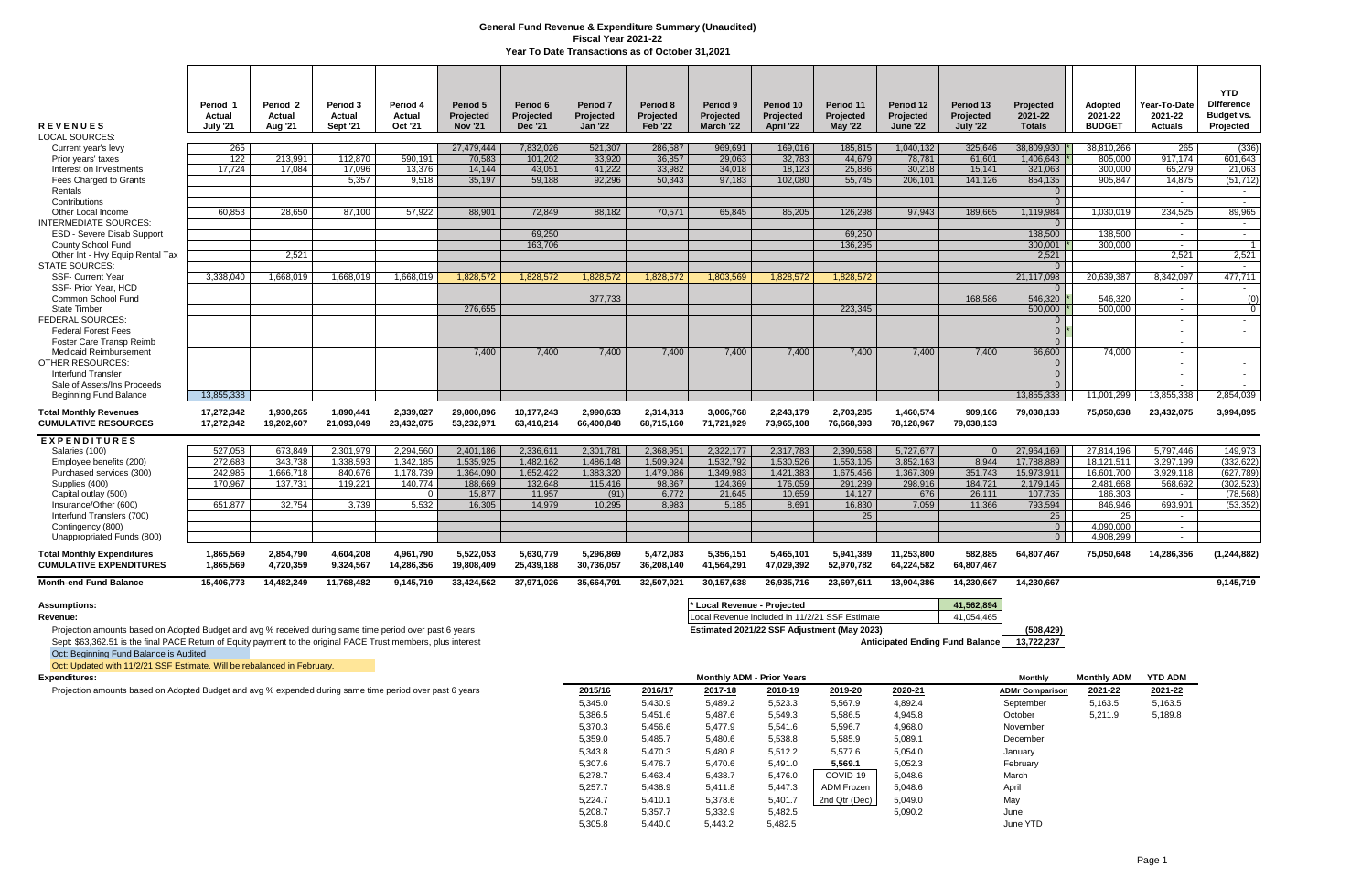## **Lincoln County School District Monthly Comparison - Projected to Actual Oct-21**

|                                                                     |           |               | <b>Actual</b>        |
|---------------------------------------------------------------------|-----------|---------------|----------------------|
|                                                                     |           |               | <b>Compared to</b>   |
| <b>REVENUES</b>                                                     | Projected | <b>Actual</b> | Projected            |
| <b>LOCAL SOURCES:</b>                                               |           |               |                      |
| <b>Current year's levy</b>                                          | 326       |               | $(326)$ <sup>*</sup> |
| Prior years' taxes                                                  | 73,446    | 590,191       | $\ast$<br>516,745    |
| <b>Interest on Investments</b>                                      | 9,261     | 13,376        | 4,115                |
| <b>Fees Charged to Grants</b><br><b>Rentals</b>                     | 48,072    | 9,518         | (38, 554)            |
| <b>Contributions</b>                                                |           |               |                      |
| <b>Other Local Income</b><br><b>INTERMEDIATE SOURCES:</b>           | 86,601    | 57,922        | (28, 679)            |
| <b>ESD - Severe Disability Support</b><br><b>County School Fund</b> |           |               | $\ast$               |
| <b>Other - Heavy Equip Rental Tax</b><br><b>STATE SOURCES:</b>      |           |               |                      |
| <b>SSF- Current Year</b>                                            | 1,668,019 | 1,668,019     | $\ast$               |
| <b>SSF- Prior Year</b>                                              |           |               | *                    |
| <b>Common School Fund</b>                                           |           |               | *                    |
| <b>State Timber</b>                                                 |           |               | $\ast$               |
| <b>FEDERAL SOURCES:</b>                                             |           |               |                      |
| <b>Federal Forest Fees</b>                                          |           |               | $\ast$               |
| <b>Foster Care Transportation Reimb</b>                             |           |               |                      |
| <b>Medicaid Reimbursement</b>                                       | 7,400     |               | (7, 400)             |
| <b>OTHER RESOURCES:</b>                                             |           |               |                      |
| <b>Interfund Transfer</b>                                           |           |               |                      |
| <b>Sale of Assets/Ins Proceeds</b>                                  |           |               |                      |
| <b>Beginning Fund Balance</b>                                       |           |               |                      |
| <b>Total Monthly Revenue</b>                                        | 1,893,126 | 2,339,027     | 445,901              |
| <b>EXPENDITURES</b>                                                 |           |               |                      |

| Salaries (100)                    | 2,306,000 | 2,294,560 | (11, 439)  |
|-----------------------------------|-----------|-----------|------------|
| Employee benefits (200)           | 1,479,084 | 1,342,185 | (136, 899) |
| <b>Purchased services (300)</b>   | 1,342,768 | 1,178,739 | (164, 029) |
| Supplies (400)                    | 219,150   | 140,774   | (78, 376)  |
| Capital outlay (500)              | 6,761     | 0         | (6, 761)   |
| Insurance/Other (600)             | 18,727    | 5,532     | (13, 195)  |
| <b>Interfund Transfers (700)</b>  |           |           |            |
| Contingency (800)                 |           |           |            |
| <b>Unappropriated Funds (800)</b> |           |           |            |
| <b>Total Monthly Expenditures</b> | 5,372,489 | 4,961,790 | (410, 700) |

**\*Indicates SSF formula revenue -- excesses are returned to the State** Page 2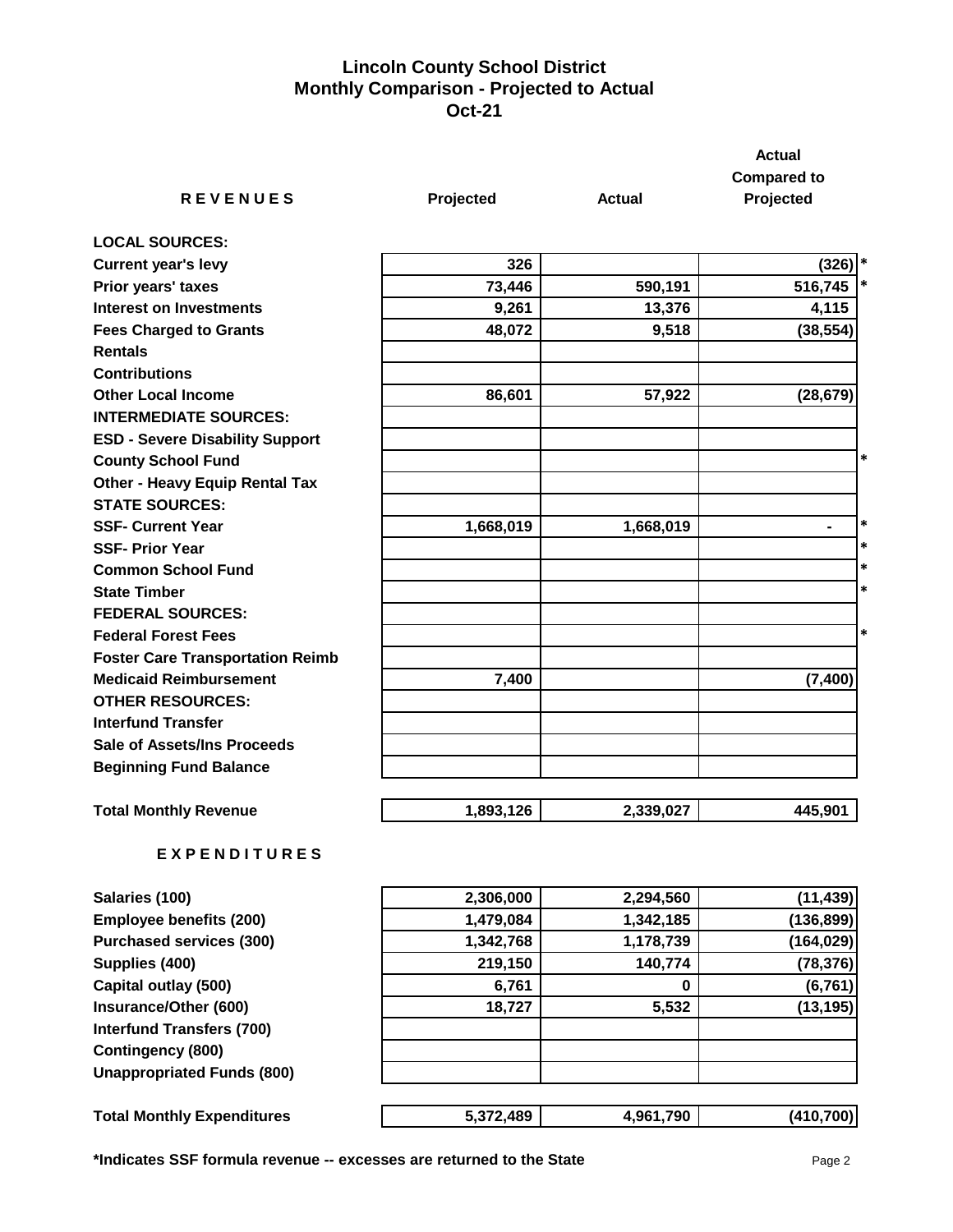## **Lincoln County School District Purchased Services Monthly Comparison October 31, 2021**

|                                          | July    |          | Aug           | <b>Sept</b> |                | Oct        | <b>Nov</b>     | <b>Dec</b> | Jan | Feb | March | April | May | June | <b>YTD Total</b> |
|------------------------------------------|---------|----------|---------------|-------------|----------------|------------|----------------|------------|-----|-----|-------|-------|-----|------|------------------|
| <b>Professional Instruction Services</b> | 598     |          | 30,284        | 20,408      |                | 86,775     |                |            |     |     |       |       |     |      | 138,065          |
| <b>Cleaning Services</b>                 | 151,489 |          | 158,246       | 154,868     |                | 154,868    |                |            |     |     |       |       |     |      | 619,470          |
| Repairs & Maintenance                    | 12,587  |          | 29,777        | 32,280      |                | 14,816     |                |            |     |     |       |       |     |      | 89,460           |
| Rentals                                  | 296     |          | 1,880         | 9,858       |                |            |                |            |     |     |       |       |     |      | 12,034           |
| <b>Utilities</b>                         | 13,398  | <b>B</b> | 95,575        | 71,191      |                | 102,994    |                |            |     |     |       |       |     |      | 283,158          |
| Transportation                           |         |          | 122,626       | 127,731     |                | 348,622    |                |            |     |     |       |       |     |      | 598,979          |
| Travel                                   |         |          | 3,531         | 2,523       |                | 7,030      |                |            |     |     |       |       |     |      | 13,084           |
| Telephone                                | 4,357   |          | 7,418         | 8,355       |                | 4,337      |                |            |     |     |       |       |     |      | 24,466           |
| Postage                                  | 4,237   |          | 1,317         | 1,327       |                | 2,781      |                |            |     |     |       |       |     |      | 9,662            |
| Advertising                              |         |          | 15            | 895         |                |            |                |            |     |     |       |       |     |      | 910              |
| Printing & Binding                       | 5,235   |          | 17,683        | 11,440      |                | 13,018     |                |            |     |     |       |       |     |      | 47,377           |
| Data Lines                               |         |          | 89            | 117         |                | 89         |                |            |     |     |       |       |     |      | 295              |
| <b>Charter School Payments</b>           |         | C        | 1,165,121     | 388,616     | $\overline{D}$ | 431,505    |                |            |     |     |       |       |     |      | 1,985,242        |
| Tuition                                  |         |          |               |             |                |            |                |            |     |     |       |       |     |      |                  |
| <b>Audit Services</b>                    |         |          | 11,270        |             |                | 1,200      |                |            |     |     |       |       |     |      | 12,470           |
| <b>Legal Services</b>                    |         |          | 7,275         | 7,543       |                | 6,145      |                |            |     |     |       |       |     |      | 20,963           |
| Architect/Engineer Services              |         |          |               |             |                |            |                |            |     |     |       |       |     |      |                  |
| Negotiation/Labor Consulting Svcs        |         |          |               |             |                |            |                |            |     |     |       |       |     |      |                  |
| <b>Management Services</b>               |         |          |               |             |                |            |                |            |     |     |       |       |     |      | $\overline{a}$   |
| Data Processing/Tech Svcs                | 500     |          | 3,000         |             |                | 3,000      |                |            |     |     |       |       |     |      | 6,500            |
| <b>Election Services</b>                 |         |          | 37            |             |                |            |                |            |     |     |       |       |     |      | 37               |
| <b>Other General Professional Svcs</b>   | 50,288  |          | 11,575        | 3,525       |                | 1,589      |                |            |     |     |       |       |     |      | 66,977           |
| <b>Total Purchased Services</b>          | 242,985 |          | 1,666,718     | 840,676     |                | 1,178,769  | $\blacksquare$ |            |     |     |       |       |     |      | 3,929,148        |
| <b>For Reference Only:</b>               |         |          |               |             |                |            |                |            |     |     |       |       |     |      |                  |
| <b>Less Transportation</b>               |         |          | (122, 626)    | (127, 731)  |                | (348, 622) |                |            |     |     |       |       |     |      |                  |
| Less Charter School Payments             |         |          | (1, 165, 121) | (388, 616)  |                | (431, 505) |                |            |     |     |       |       |     |      |                  |
| <b>Balance of Purchased Services</b>     | 242,985 |          | 378,971       | 324,329     |                | 398,642    |                |            |     |     |       |       |     |      | A                |

### **Notes:**

A: Removing Transportation & Charter Payments with their irregular payment patterns from the totals smooths the monthly totals for comparison purposes. For Reference Only.

B: June bills are paid from prior year budget. July bills are paid in August.

C: July Charter payments paid in August. July was \$776,505, August was \$388,616. Double payment in July to frontload, no payment in May.

D: Recalculated LCCT payments for July - October due to increase in actual ADM vs budgeted ADM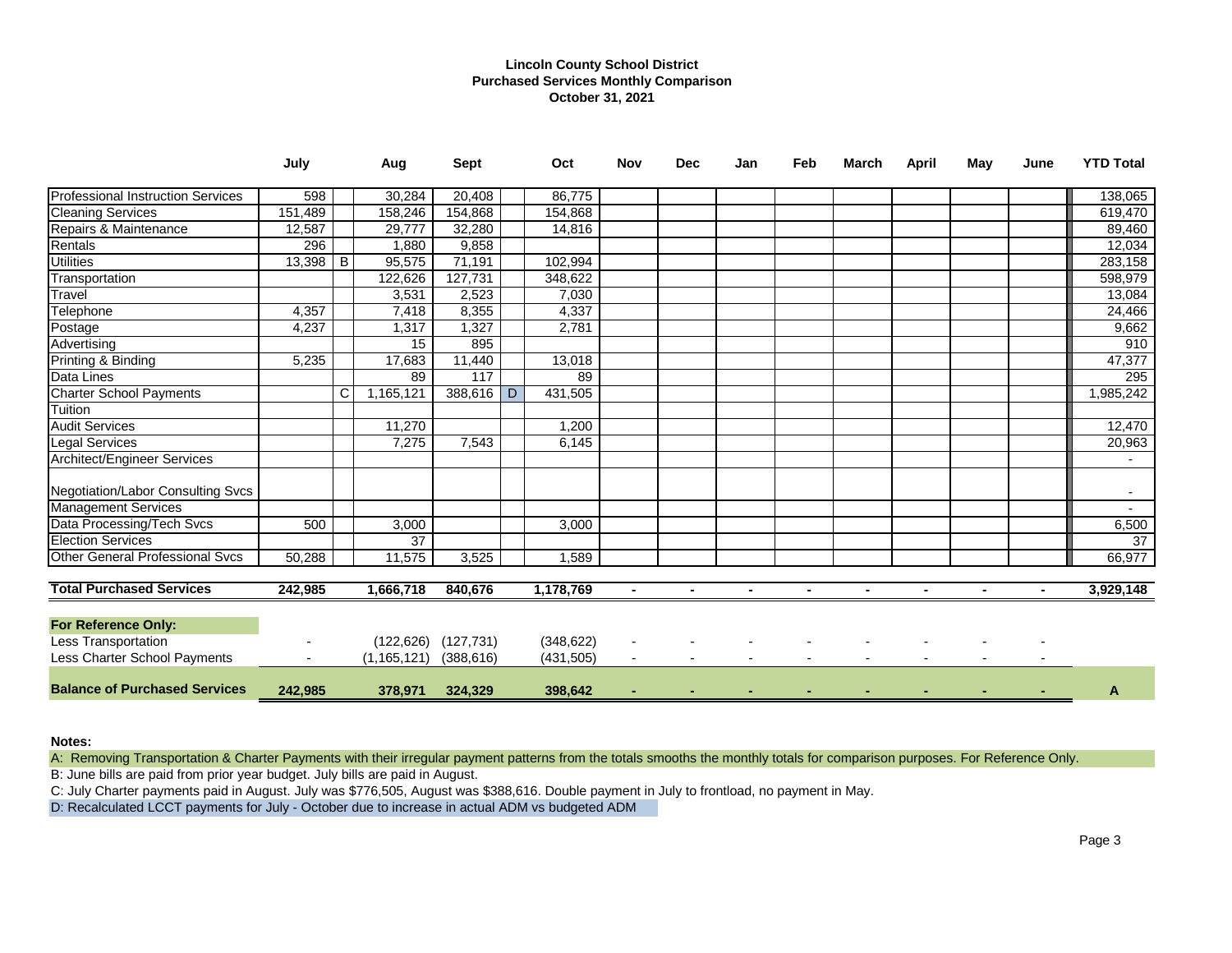|                                                                                            | <b>Budget</b>                      | Encumb'd             | <b>YTD Actual</b>          | Remaining                   |                                                         |
|--------------------------------------------------------------------------------------------|------------------------------------|----------------------|----------------------------|-----------------------------|---------------------------------------------------------|
| <b>Special Revenues &amp; Grants</b><br>(200-285 & 900-994)<br>Revenues:                   |                                    |                      |                            |                             | <b>Student Inve</b><br>Revenues:<br><b>State</b>        |
| Local<br>Intermediate                                                                      | 625,708                            |                      | 423,421                    | 202,287                     | Beg. Fund<br><b>Total Revenu</b>                        |
| State<br>Federal<br><b>Fund Tfrs/Asset Sales</b>                                           | 5,898,566<br>24,373,186<br>914,012 |                      | 145,128                    | 5,753,438<br>24,373,186     | Expenditures:<br>Instruction                            |
| Beg. Fund Balance *<br><b>Total Revenues</b>                                               | 31,811,472                         |                      | 1,161,209<br>1,729,758     | (1, 161, 209)<br>30,081,713 | Support S<br>Enterprise                                 |
| Expenditures:<br>Instruction                                                               | 11,482,004                         | 4,365,659            | 818,609                    | 6,297,736                   | Facilities /<br><b>End Fund</b><br><b>Total Expendi</b> |
| <b>Support Services</b><br>Enterprise                                                      | 6,901,544<br>873,889               | 2,067,296<br>120,787 | 1,092,501<br>46,943        | 3,741,747<br>706,159        | <b>Fund Balanc</b>                                      |
| Facilities Acq & Const<br>End Fund Bal/Tfrs                                                | 7,831,878<br>4,722,157             | 263,298              | 989,615                    | 6,578,965<br>4,722,157      |                                                         |
| <b>Total Expenditures</b><br><b>Fund Balance</b>                                           | 31,811,472                         | 6,817,040            | 2,947,668<br>(1, 217, 910) | 22,046,764                  |                                                         |
| <b>Musical Instruments (287)</b><br>Revenues:<br><b>Transfers</b>                          |                                    |                      |                            |                             | Curriculum (<br>Revenues:<br><b>Transfers</b>           |
| Beg. Fund Balance*                                                                         | 300,000                            |                      | 296,300                    | 0<br>3,700                  | Beg. Fund                                               |
| <b>Total Revenues</b>                                                                      | 300,000                            |                      | 296,300                    | 3,700                       | <b>Total Revenu</b>                                     |
| Expenditures:<br>Instruction<br><b>Support Services</b><br><b>End Fund Balance</b>         | 300,000                            | 66,745               | 38,345                     | 194,910                     | Expenditures:<br>Instruction<br>Support S<br>End Fund   |
| <b>Total Expenditures</b>                                                                  | 300,000                            | 66,745               | 38,345                     | 194,910                     | <b>Total Expendi</b>                                    |
| <b>Fund Balance</b>                                                                        |                                    |                      | 257,955                    |                             | <b>Fund Balanc</b>                                      |
| Pre-School Promise (288)<br>Revenues:<br><b>State</b>                                      | 445,500                            |                      |                            | 445,500                     | <b>Small School</b><br>Revenues:<br>Local               |
| Beg. Fund Balance*                                                                         |                                    |                      |                            |                             | <b>State</b>                                            |
| <b>Total Revenues</b>                                                                      | 445,500                            |                      |                            | 445,500                     | Beg. Func<br><b>Total Revenu</b>                        |
| Expenditures:                                                                              |                                    |                      |                            |                             |                                                         |
| Instruction                                                                                | 384,187                            | 287,706              | 60,474                     | 36,007                      | Expenditures:<br>Instruction                            |
| <b>Support Services</b><br>Enterprise<br>Facilities Acq & Const<br><b>End Fund Balance</b> | 59,313<br>2,000                    | 8,986                | 6,980<br>63                | 43,347<br>1,937             | Support S<br>Enterprise                                 |
| <b>Total Expenditures</b>                                                                  | 445,500                            | 296,692              | 67,517                     | 81,291                      | Facilities /<br>End Fund                                |
| <b>Fund Balance</b>                                                                        |                                    |                      | (67, 517)                  |                             | <b>Total Expendi</b>                                    |

|                                                             | <b>Budget</b> | Encumb'd  | <b>YTD Actual</b> | Remaining     |                                                      | <b>Budget</b> | Encumb'd    | <b>YTD Actual</b> | Remaining |                                               | <b>Budget</b> | Encumb'd  | <b>YTD Actual</b> | Remaining  |
|-------------------------------------------------------------|---------------|-----------|-------------------|---------------|------------------------------------------------------|---------------|-------------|-------------------|-----------|-----------------------------------------------|---------------|-----------|-------------------|------------|
| <b>Special Revenues &amp; Grants</b><br>(200-285 & 900-994) |               |           |                   |               | <b>Student Investment Account (289)</b><br>Revenues: |               |             |                   |           | <b>High School Success (292)</b><br>Revenues: |               |           |                   |            |
| Revenues:                                                   |               |           |                   |               | State                                                | 4,323,881     |             |                   | 4,323,881 | State                                         | 1,704,255     |           | 233,545           | 1,470,710  |
| Local                                                       | 625,708       |           | 423,421           | 202,287       | Beg. Fund Balance*                                   |               |             |                   |           | Beg. Fund Balance *                           |               |           |                   |            |
| Intermediate                                                |               |           |                   |               | <b>Total Revenues</b>                                | 4,323,881     |             |                   | 4,323,881 | <b>Total Revenues</b>                         | 1,704,255     |           | 233,545           | 1,470,710  |
| State                                                       | 5,898,566     |           | 145,128           | 5,753,438     |                                                      |               |             |                   |           |                                               |               |           |                   |            |
| Federal                                                     | 24,373,186    |           |                   | 24,373,186    | Expenditures:                                        |               |             |                   |           | Expenditures:                                 |               |           |                   |            |
| Fund Tfrs/Asset Sales                                       | 914,012       |           |                   |               | Instruction                                          | 1,368,522     | 1,035,813   | 355,285           | (22, 575) | Instruction                                   | 881,596       | 273,500   | 227,947           | 380,149    |
| Beg. Fund Balance *                                         |               |           | 1,161,209         | (1, 161, 209) | <b>Support Services</b>                              | 2,955,359     | 1,447,049   | 438,203           | 1,070,108 | <b>Support Services</b>                       | 742,659       | 338,799   | 177,415           | 226,444    |
| <b>Total Revenues</b>                                       | 31,811,472    |           | 1,729,758         | 30,081,713    | Enterprise                                           |               |             |                   |           | Enterprise                                    | 20000         |           |                   | 20,000     |
|                                                             |               |           |                   |               | Facilities Acq & Const                               |               |             |                   |           | Facilities Acq & Const                        | 60,000        |           | 1,619             | 58,381     |
| Expenditures:                                               |               |           |                   |               | <b>End Fund Balance</b>                              |               |             |                   |           | <b>End Fund Balance</b>                       |               |           |                   |            |
| Instruction                                                 | 11,482,004    | 4,365,659 | 818,609           | 6,297,736     | <b>Total Expenditures</b>                            | 4,323,881     | 2,482,862   | 793,487           | 1,047,532 | <b>Total Expenditures</b>                     | 1,704,255     | 612,299   | 406,981           | 684,975    |
| <b>Support Services</b>                                     | 6,901,544     | 2,067,296 | 1,092,501         | 3,741,747     | <b>Fund Balance</b>                                  |               |             | (793, 487)        |           | <b>Fund Balance</b>                           |               |           | (173, 436)        |            |
| Enterprise                                                  | 873,889       | 120,787   | 46,943            | 706,159       |                                                      |               |             |                   |           |                                               |               |           |                   |            |
| Facilities Acq & Const                                      | 7,831,878     | 263,298   | 989,615           | 6,578,965     |                                                      |               |             |                   |           | <b>Building Maintenance</b>                   |               |           |                   |            |
| End Fund Bal/Tfrs                                           | 4,722,157     |           |                   | 4,722,157     |                                                      |               |             |                   |           | (293)                                         |               |           |                   |            |
| <b>Total Expenditures</b>                                   | 31,811,472    | 6,817,040 | 2,947,668         | 22,046,764    |                                                      |               |             |                   |           | Revenues:                                     |               |           |                   |            |
| <b>Fund Balance</b>                                         |               |           | $(1,217,910)$ *** |               |                                                      |               |             |                   |           | Local                                         | 705,000       |           | 4,861             | 700,139    |
|                                                             |               |           |                   |               |                                                      |               |             |                   |           | Intermediate                                  |               |           |                   |            |
| <b>Musical Instruments (287)</b>                            |               |           |                   |               | Curriculum (290)                                     |               |             |                   |           | State                                         |               |           |                   |            |
| Revenues:<br>Transfers                                      |               |           |                   |               | Revenues:<br>Transfers                               |               |             |                   |           | Federal<br><b>Fund Tfrs/Asset Sales</b>       |               |           |                   |            |
| Beg. Fund Balance*                                          | 300,000       |           | 296,300           | 0<br>3,700    | Beg. Fund Balance*                                   | 600,000       |             | 900,000           | (300,000) | Beg. Fund Balance *                           | 1,288,152     |           | 1,868,723         | (580, 571) |
| <b>Total Revenues</b>                                       | 300,000       |           | 296,300           | 3,700         | <b>Total Revenues</b>                                | 600,000       |             | 900,000           | (300,000) | <b>Total Revenues</b>                         | 1,993,152     |           | 1,873,584         | 119,568    |
|                                                             |               |           |                   |               |                                                      |               |             |                   |           |                                               |               |           |                   |            |
| Expenditures:                                               |               |           |                   |               | Expenditures:                                        |               |             |                   |           | Expenditures:                                 |               |           |                   |            |
| Instruction                                                 | 300,000       | 66,745    | 38,345            | 194,910       | Instruction                                          | 600,000       |             |                   | 600,000   | <b>Support Services</b>                       | 350,000       | 13,822    | 105,150           | 231,028    |
| <b>Support Services</b>                                     |               |           |                   |               | <b>Support Services</b>                              |               |             |                   |           | Enterprise                                    |               |           |                   |            |
| <b>End Fund Balance</b>                                     |               |           |                   |               | End Fund Balance                                     |               |             |                   |           | Facilities Acq & Const                        | 1,643,152     | 102,528   | 935,362           | 605,262    |
| <b>Total Expenditures</b>                                   | 300,000       | 66,745    | 38,345            | 194,910       | <b>Total Expenditures</b>                            | 600,000       | $\mathbf 0$ |                   | 600,000   | End Fund Bal/Tfrs                             |               |           |                   |            |
| <b>Fund Balance</b>                                         |               |           | 257,955           |               | <b>Fund Balance</b>                                  |               |             | 900,000           |           | <b>Total Expenditures</b>                     | 1,993,152     | 116,350   | 1,040,511         | 836,291    |
|                                                             |               |           |                   |               |                                                      |               |             |                   |           | <b>Fund Balance</b>                           |               |           | 833,073           |            |
| Pre-School Promise (288)                                    |               |           |                   |               | Small Schools Grant (291) WHS & Toledo 7-12          |               |             |                   |           | Food Services (294)                           |               |           |                   |            |
| Revenues:                                                   |               |           |                   |               | Revenues:                                            |               |             |                   |           | Revenues:                                     |               |           |                   |            |
| State                                                       | 445,500       |           |                   | 445,500       | Local                                                | 2,000         |             | 333               | 1,667     | Local                                         | 135,050       |           | 2,657             | 132,393    |
| Beg. Fund Balance*                                          |               |           |                   |               | State                                                | 71,623        |             |                   | 71,623    | State                                         | 120,000       |           | 18,000            | 102,000    |
| <b>Total Revenues</b>                                       | 445,500       |           |                   | 445,500       | Beg. Fund Balance *                                  | 187,582       |             | 183,526           | 4,056     | Federal                                       | 4,559,937     |           | 25,006            | 4,534,931  |
|                                                             |               |           |                   |               | <b>Total Revenues</b>                                | 261,205       |             | 183,858           | 77,347    | Beg. Fund Balance *                           | 800,000       |           | 1,138,448         | (338, 448) |
| Expenditures:                                               |               |           |                   |               |                                                      |               |             |                   |           | <b>Total Revenues</b>                         | 5,614,987     |           | 1,184,111         | 4,430,876  |
| Instruction                                                 | 384,187       | 287,706   | 60,474            | 36,007        | Expenditures:                                        |               |             |                   |           |                                               |               |           |                   |            |
| <b>Support Services</b>                                     | 59,313        | 8,986     | 6,980             | 43,347        | Instruction                                          | 79,964        | 13,379      | 8,060             | 58,526    | Expenditures:                                 |               |           |                   |            |
| Enterprise                                                  | 2,000         |           | 63                | 1,937         | <b>Support Services</b>                              | 107,618       |             |                   | 107,618   | <b>Support Services</b>                       | 107,181       | 71,236    | 35,780            | 165        |
| Facilities Acq & Const                                      |               |           |                   |               | Enterprise                                           |               |             |                   |           | Enterprise                                    | 4,857,806     | 3,300,342 | 392,742           | 1,164,722  |
| <b>End Fund Balance</b>                                     |               |           |                   |               | Facilities Acq & Const                               |               |             |                   |           | Facilities Acq & Const                        | 400,000       |           |                   | 400,000    |
| <b>Total Expenditures</b>                                   | 445,500       | 296,692   | 67,517            | 81,291        | End Fund Balance                                     | 73,623        |             |                   |           | <b>End Fund Balance</b>                       | 250,000       |           |                   | 250,000    |
| <b>Fund Balance</b>                                         |               |           | $(67, 517)$ ***   |               | <b>Total Expenditures</b>                            | 261,205       | 13,379      | 8,060             | 239,767   | <b>Total Expenditures</b>                     | 5,614,987     | 3,371,578 | 428,521           | 1,814,888  |
|                                                             |               |           |                   |               | <b>Fund Balance</b>                                  |               |             | 175,799           |           | <b>Fund Balance</b>                           |               |           | 755,590 ***       |            |

 **\* Beginning Fund Balances are Audited**

 **\*\* Fund Balances do NOT include encumbered expenditures** Page 4

**\*\*\* Reimbursement Basis Grants, revenue received after funds expended, negative or low fund balance is normal**

# **LINCOLN COUNTY SCHOOL DISTRICT 2021-22 SPECIAL REVENUE FUNDS FINANCIAL STATEMENTS as of OCTOBER 31, 2021 UNAUDITED**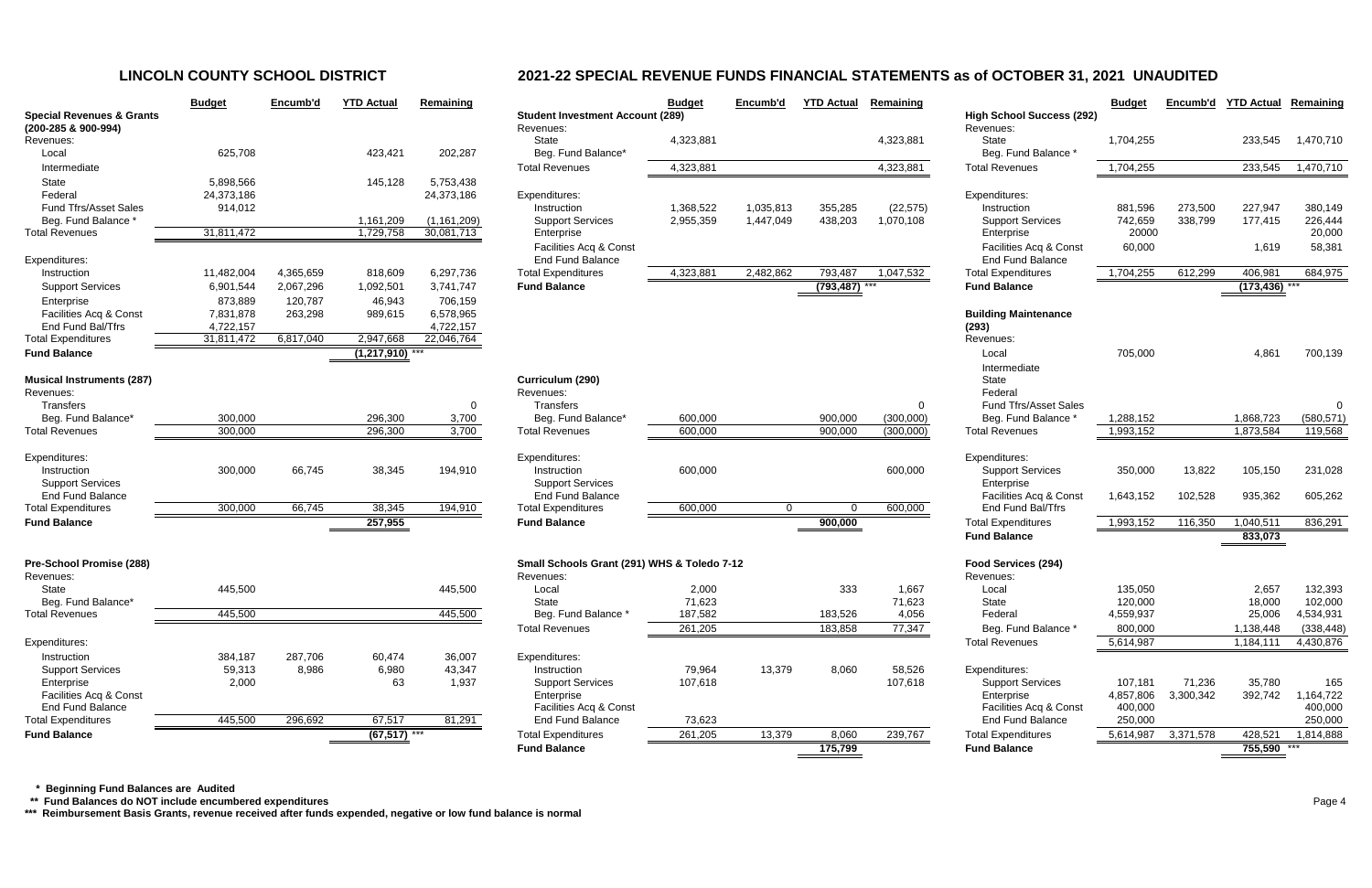# **LINCOLN COUNTY SCHOOL DISTRICT 2021-22 SPECIAL REVENUE FUNDS FINANCIAL STATEMENTS as of OCTOBER 31, 2021 UNAUDITED**

|                                            | <b>Budget</b> | Encumb'd | <b>YTD Actual</b> | Remaining  |                                                  | <b>Budget</b>           | Encumb'd | <b>YTD Actual</b>  | <b>Remaining</b> |                                                  | <b>Budget</b>  |          | Encumb'd YTD Actual | Remaining   |
|--------------------------------------------|---------------|----------|-------------------|------------|--------------------------------------------------|-------------------------|----------|--------------------|------------------|--------------------------------------------------|----------------|----------|---------------------|-------------|
| <b>Student Activities (295)</b>            |               |          |                   |            | <b>Vehicle Replacement (299)</b>                 |                         |          |                    |                  | <b>Capital Construction Fund (405)</b>           |                |          |                     |             |
| Revenues:                                  |               |          |                   |            | Revenues:                                        |                         |          |                    |                  | Revenues:                                        |                |          |                     |             |
| Local                                      | 1,300,000     |          | 193,102           | 1,106,898  | Local                                            | 83,000                  |          | 189                | 82,811           | Local                                            | 490,000        |          | 208,464             | 281,536     |
| Beg. Fund Balance                          | 737,000       |          | 1,039,316         | (302, 316) | Sale of Assets                                   |                         |          | 14,200             | (14,200)         | Beg. Fund Balance                                | 720,000        |          | 982,243             | (262, 243)  |
| <b>Total Revenues</b>                      | 2,037,000     |          | 1,232,418         | 804,582    | Beg. Fund Balance *<br><b>Total Revenues</b>     | 93,115                  |          | 111,820<br>126,209 | (18, 705)        | <b>Total Revenues</b>                            | 1,210,000      |          | 1,190,707           | 19,293      |
| Expenditures:                              |               |          |                   |            |                                                  | 176,115                 |          |                    | 49,906           | Expenditures:                                    |                |          |                     |             |
| Instruction                                | 1,232,000     | 41,662   | 206,304           | 984,034    | Expenditures:                                    |                         |          |                    |                  | <b>Support Services</b>                          |                |          |                     |             |
| <b>Support Services</b>                    | 85,000        | 125      | 661               | 84,214     | <b>Support Services</b>                          | 176,115                 | 17,472   | 20,326             | 138,317          | Facilities Acq & Const                           | 1,210,000      |          |                     | 1,210,000   |
| Enterprise                                 | 20000         | 7,408    | 12,592            | 0          | <b>End Fund Balance</b>                          |                         |          |                    |                  | <b>End Fund Balance</b>                          |                |          |                     |             |
| <b>End Fund Balance</b>                    | 700,000       |          |                   | 700,000    | <b>Total Expenditures</b>                        | 176,115                 | 17,472   | 20,326             | 138,317          | <b>Total Expenditures</b>                        | 1,210,000      |          | $\Omega$            | 1,210,000   |
| <b>Total Expenditures</b>                  | 2,037,000     | 49,195   | 219,558           | 1,768,247  | <b>Fund Balance</b>                              |                         |          | 105,883            |                  | <b>Fund Balance</b>                              |                |          | 1,190,707           |             |
| <b>Fund Balance</b>                        |               |          | 1,012,860         |            |                                                  |                         |          |                    |                  |                                                  |                |          |                     |             |
|                                            |               |          |                   |            |                                                  |                         |          |                    |                  | <b>Future Property Purchases Reserve (420)</b>   |                |          |                     |             |
| <b>Outdoor School for All (296)</b>        |               |          |                   |            | PERS Bonds Debt Service (320)                    |                         |          |                    |                  | Revenues:                                        |                |          |                     |             |
| Revenues:                                  |               |          |                   |            | Revenues:                                        |                         |          |                    |                  | Local                                            |                |          |                     |             |
| State                                      | 147,533       |          |                   | 147,533    | Local                                            | 6,473,996               |          | 1,303,283          | 5,170,713        | <b>Fund Tfrs/Asset Sales</b>                     |                |          |                     |             |
| <b>Total Revenues</b>                      | 147,533       |          | $\Omega$          | 147,533    | Beg. Fund Balance *                              | 9,471,819               |          | 9,256,643          | 215,176          | Beg. Fund Balance                                |                |          |                     |             |
|                                            |               |          |                   |            | <b>Total Revenues</b>                            | 15,945,815              |          | 10,559,927         | 5,385,888        | <b>Total Revenues</b>                            | $\overline{5}$ |          |                     | $5^{\circ}$ |
| Expenditures:                              |               |          |                   |            |                                                  |                         |          |                    |                  |                                                  |                |          |                     |             |
| Instruction                                | 147,533       |          |                   | 147,533    | Expenditures:                                    |                         |          |                    |                  | Expenditures:                                    |                |          |                     |             |
| <b>Support Services</b>                    |               | $\Omega$ |                   | 0          | <b>Debt Service</b><br><b>End Fund Balance</b>   | 5,566,885<br>10,378,930 |          |                    | 5,566,885        | <b>Support Services</b>                          |                |          |                     |             |
| <b>Total Expenditures</b>                  | 147,533       |          | $\Omega$          | 147,533    |                                                  |                         |          |                    | 10,378,930       | Facilities Acq & Const                           | -5             |          |                     |             |
| <b>Fund Balance</b>                        |               |          | $0$ ***           |            | <b>Total Expenditures</b><br><b>Fund Balance</b> | 15,945,815              |          | $\Omega$           | 15,945,815       | <b>End Fund Balance</b>                          | $\overline{5}$ |          |                     |             |
| <b>ODE Facilities Grants (297)</b>         |               |          |                   |            |                                                  |                         |          | 10,559,927         |                  | <b>Total Expenditures</b><br><b>Fund Balance</b> |                |          | 0                   |             |
| Revenues:                                  |               |          |                   |            | GO Bonds Debt Service (330 & 331)                |                         |          |                    |                  |                                                  |                |          |                     |             |
| Beg. Fund Balance*                         |               |          |                   |            | Revenues:                                        |                         |          |                    |                  | <b>Dental/Vision Self Insurance (610)</b>        |                |          |                     |             |
| <b>Total Revenues</b>                      |               |          |                   |            | Local                                            | 5,946,430               |          | 133,190            | 5,813,240        | Revenues:                                        |                |          |                     |             |
|                                            |               |          |                   |            | <b>Intermediate Sources</b>                      | 1,435,955               |          | 372                | 1,435,583        | Local                                            | 951,000        |          | 189,736             | 761,264     |
| Expenditures:                              |               |          |                   |            | Beg. Fund Balance *                              |                         |          | 1,775,707          | (1,775,707)      | Beg. Fund Balance '                              | 805,800        |          | 929,070             | (123, 270)  |
| Facilities Acq & Const                     | $\mathbf{0}$  |          |                   |            | <b>Total Revenues</b>                            | 7,382,385               |          | 1,909,269          | 5,473,116        | <b>Total Revenues</b>                            | 1,756,800      |          | 1,118,807           | 637,993     |
| <b>Total Expenditures</b>                  |               |          |                   |            |                                                  |                         |          |                    |                  |                                                  |                |          |                     |             |
| <b>Fund Balance</b>                        |               |          |                   |            | Expenditures:                                    |                         |          |                    |                  | Expenditures:                                    |                |          |                     |             |
|                                            |               |          |                   |            | <b>Debt Service</b>                              | 6,053,353               |          |                    | 6,053,353        | <b>Support Services</b>                          | 1,114,530      |          | 282,073             | 832,457     |
| Technology (298)                           |               |          |                   |            | <b>End Fund Balance</b>                          | 1,329,032               |          |                    | 1,329,032        | <b>End Fund Balance</b>                          | 642,270        |          |                     | 642,270     |
| Revenues:                                  |               |          |                   |            | <b>Total Expenditures</b>                        | 7,382,385               |          | $\overline{0}$     | 7,382,385        | <b>Total Expenditures</b>                        | 1,756,800      | $\Omega$ | 282,073             | 1,474,727   |
| Local                                      | 500,095       |          | 17,828            | 482,267    | <b>Fund Balance</b>                              |                         |          | 1,909,269          |                  | <b>Fund Balance</b>                              |                |          | 836,733             |             |
| Local - Tech Fees                          |               |          | 23,750            | (23, 750)  |                                                  |                         |          |                    |                  |                                                  |                |          |                     |             |
| Transfers                                  |               |          |                   | 0          |                                                  |                         |          |                    |                  | <b>District Medical Group HRA (620)</b>          |                |          |                     |             |
| Beg. Fund Balance*                         | 841,675       |          | 964,836           | (123, 161) |                                                  |                         |          |                    |                  | Revenues:                                        |                |          |                     |             |
| <b>Total Revenues</b>                      | 1,341,770     |          | 1,006,414         | 335,356    |                                                  |                         |          |                    |                  | Local                                            | 766,500        |          | 127,700             | 638,800     |
|                                            |               |          |                   |            |                                                  |                         |          |                    |                  | Beg. Fund Balance                                | 1,095,565      |          | 1,091,573           | 3,992       |
| Expenditures:                              |               |          |                   |            |                                                  |                         |          |                    |                  | <b>Total Revenues</b>                            | 1,862,065      |          | 1,219,273           | 642,792     |
| Instruction                                | 52,500        |          |                   | 52,500     |                                                  |                         |          |                    |                  |                                                  |                |          |                     |             |
| <b>Support Services</b>                    | 852,680       | 135,399  | 151,711           | 565,570    |                                                  |                         |          |                    |                  | Expenditures:                                    |                |          |                     |             |
| <b>End Fund Balance</b>                    | 436,590       |          |                   | 436,590    |                                                  |                         |          |                    |                  | <b>Support Services</b>                          | 583,400        | 29,852   | 76,575              | 476,973     |
| <b>Total Expenditures</b>                  | 1,341,770     | 135,399  | 151,711           | 1,054,660  |                                                  |                         |          |                    |                  | End Fund Balance                                 | 1,278,665      |          |                     | 1,278,665   |
| <b>Fund Balance</b>                        |               |          | 854,703           |            |                                                  |                         |          |                    |                  | <b>Total Expenditures</b>                        | 1,862,065      | 29,852   | 76,575              | 1,755,638   |
|                                            |               |          |                   |            |                                                  |                         |          |                    |                  | <b>Fund Balance</b>                              |                |          | 1,142,698           |             |
| <b>Beginning Fund Balances are Audited</b> |               |          |                   |            |                                                  |                         |          |                    |                  |                                                  |                |          |                     | Page 5      |

|                                     | <b>Budget</b> | Encumb'd | <b>YTD Actual</b> | Remaining  |                                   | <b>Bud</b>      |
|-------------------------------------|---------------|----------|-------------------|------------|-----------------------------------|-----------------|
| <b>Student Activities (295)</b>     |               |          |                   |            | <b>Vehicle Replacement (299)</b>  |                 |
| Revenues:                           |               |          |                   |            | Revenues:                         |                 |
| Local                               | 1,300,000     |          | 193,102           | 1,106,898  | Local                             | 8               |
| Beg. Fund Balance *                 | 737,000       |          | 1,039,316         | (302, 316) | Sale of Assets                    |                 |
| <b>Total Revenues</b>               | 2,037,000     |          | 1,232,418         | 804,582    | Beg. Fund Balance *               | 9               |
|                                     |               |          |                   |            | <b>Total Revenues</b>             | 17              |
| Expenditures:                       |               |          |                   |            |                                   |                 |
| Instruction                         | 1,232,000     | 41,662   | 206,304           | 984,034    | Expenditures:                     |                 |
| <b>Support Services</b>             | 85,000        | 125      | 661               | 84,214     | <b>Support Services</b>           | 17              |
| Enterprise                          | 20000         | 7,408    | 12,592            | 0          | <b>End Fund Balance</b>           |                 |
| <b>End Fund Balance</b>             | 700,000       |          |                   | 700,000    | <b>Total Expenditures</b>         | $\overline{17}$ |
| <b>Total Expenditures</b>           | 2,037,000     | 49,195   | 219,558           | 1,768,247  | <b>Fund Balance</b>               |                 |
| <b>Fund Balance</b>                 |               |          | 1,012,860         |            |                                   |                 |
|                                     |               |          |                   |            |                                   |                 |
| <b>Outdoor School for All (296)</b> |               |          |                   |            | PERS Bonds Debt Service (320)     |                 |
| Revenues:                           |               |          |                   |            | Revenues:                         |                 |
| <b>State</b>                        | 147,533       |          |                   | 147,533    | Local                             | 6,47            |
| <b>Total Revenues</b>               | 147,533       |          | 0                 | 147,533    | Beg. Fund Balance *               | 9,47            |
|                                     |               |          |                   |            | <b>Total Revenues</b>             | 15,94           |
| Expenditures:                       |               |          |                   |            |                                   |                 |
| Instruction                         | 147,533       |          |                   | 147,533    | Expenditures:                     |                 |
| <b>Support Services</b>             |               |          |                   | 0          | <b>Debt Service</b>               | 5,56            |
| <b>Total Expenditures</b>           | 147,533       | 0        | 0                 | 147,533    | <b>End Fund Balance</b>           | 10,37           |
| <b>Fund Balance</b>                 |               |          | 0                 |            |                                   |                 |
|                                     |               |          |                   |            | <b>Total Expenditures</b>         | 15,94           |
|                                     |               |          |                   |            | <b>Fund Balance</b>               |                 |
| <b>ODE Facilities Grants (297)</b>  |               |          |                   |            |                                   |                 |
| Revenues:                           |               |          |                   |            | GO Bonds Debt Service (330 & 331) |                 |
| Beg. Fund Balance*                  | 0             |          |                   |            | Revenues:                         |                 |
| <b>Total Revenues</b>               |               |          |                   |            | Local                             | 5,94            |
|                                     |               |          |                   |            | <b>Intermediate Sources</b>       | 1,43            |
| Expenditures:                       |               |          |                   |            | Beg. Fund Balance *               |                 |
| Facilities Acq & Const              | 0             |          |                   |            | <b>Total Revenues</b>             | 7,38            |
| <b>Total Expenditures</b>           |               |          |                   |            |                                   |                 |
| <b>Fund Balance</b>                 |               |          |                   |            | Expenditures:                     |                 |
|                                     |               |          |                   |            | <b>Debt Service</b>               | 6,05            |
| Technology (298)                    |               |          |                   |            | <b>End Fund Balance</b>           | 1,32            |
| Revenues:                           |               |          |                   |            | <b>Total Expenditures</b>         | 7,38            |
| Local                               | 500,095       |          | 17,828            | 482,267    | <b>Fund Balance</b>               |                 |
| Local - Tech Fees                   |               |          | 23,750            | (23, 750)  |                                   |                 |
| <b>Transfers</b>                    |               |          |                   | 0          |                                   |                 |
| Beg. Fund Balance*                  | 841,675       |          | 964,836           | (123, 161) |                                   |                 |
| <b>Total Revenues</b>               | 1,341,770     |          | 1,006,414         | 335,356    |                                   |                 |
|                                     |               |          |                   |            |                                   |                 |
| Expenditures:                       |               |          |                   |            |                                   |                 |
| Instruction                         | 52,500        |          |                   | 52,500     |                                   |                 |
| <b>Support Services</b>             | 852,680       | 135,399  | 151,711           | 565,570    |                                   |                 |
| <b>End Fund Balance</b>             | 436,590       |          |                   | 436,590    |                                   |                 |
| <b>Total Expenditures</b>           | 1,341,770     | 135,399  | 151,711           | 1,054,660  |                                   |                 |
| <b>Fund Balance</b>                 |               |          | 854,703           |            |                                   |                 |
|                                     |               |          |                   |            |                                   |                 |

 **\*\* Fund Balances do NOT include encumbered expenditures**

**\*\*\* Reimbursement Basis Grants, revenue received after funds expended, negative or low fund balance is normal**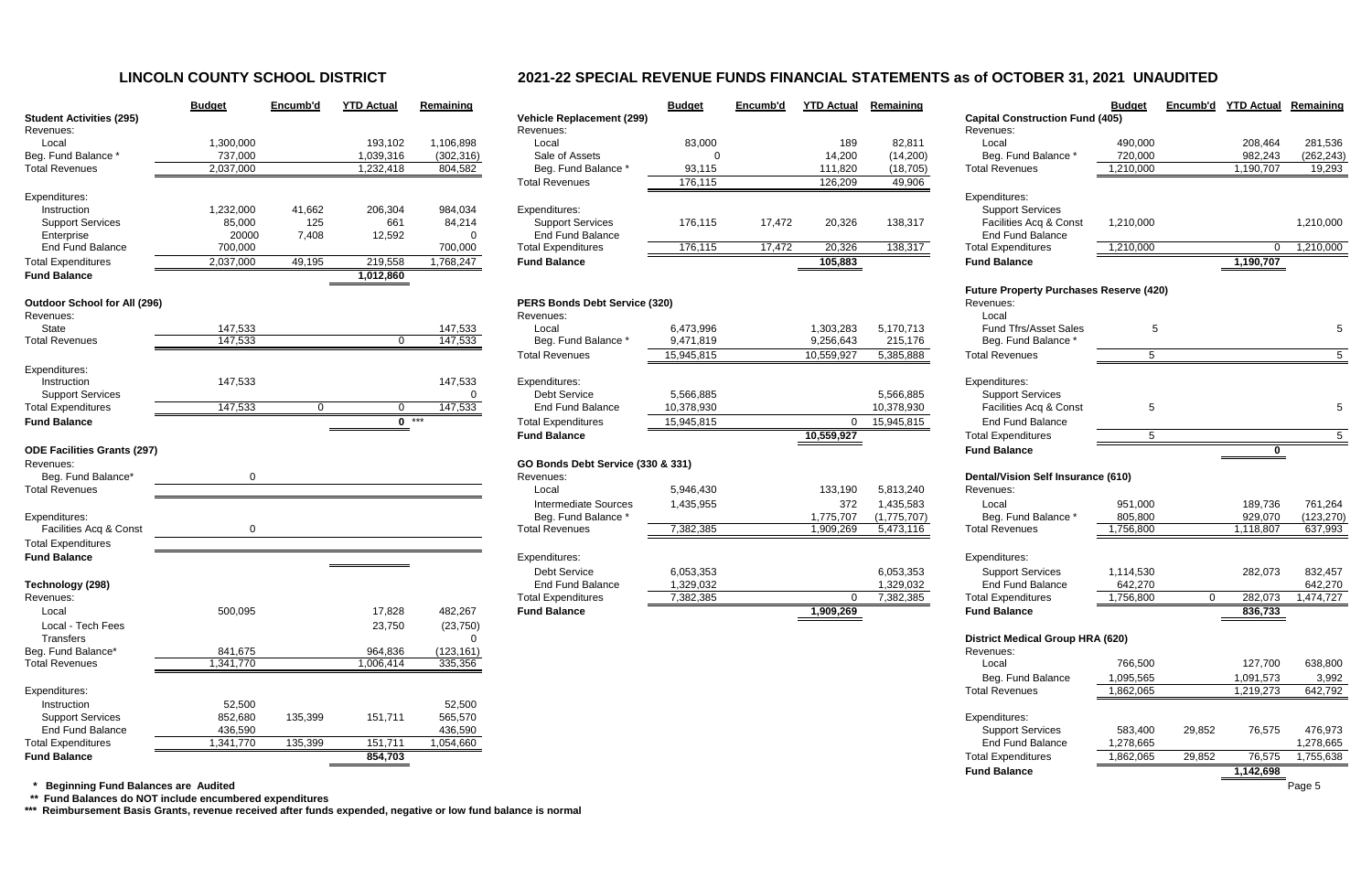## **LINCOLN COUNTY SCHOOL DISTRICT Bills & Claims Over \$5,000 2021-2022 Fiscal Year October 2021**

| Date       | Payee                                | <b>Description</b>                                      | Amount          |
|------------|--------------------------------------|---------------------------------------------------------|-----------------|
| 10/1/2021  | <b>ESS WEST, LLC</b>                 | SUBSTITUTE PAYROLL SERVICE                              | \$<br>9,831.01  |
| 10/1/2021  | <b>GRAINGER</b>                      | <b>VARIOUS SUPPLIES</b>                                 | \$<br>5,145.05  |
| 10/1/2021  | SODEXO, INC & AFFILIATES (CAFE)      | SUMMER FOOD PROG. & CATERING                            | \$<br>24,066.86 |
| 10/1/2021  | <b>STAPLES ADVANTAGE</b>             | <b>VARIOUS SUPPLIES</b>                                 | \$<br>16,942.91 |
| 10/1/2021  | THE CHILDREN'S HEALTH MARKET         | <b>GRADE K-6 CURRICULUM</b>                             | \$<br>20,875.80 |
| 10/1/2021  | TRI - AGG- INC                       | <b>CONCRETE INSTALLATION-CVH &amp; ECC</b>              | \$<br>8,293.04  |
| 10/1/2021  | UW COLLEGE OF EDUCATION              | PROFESSIONAL DEVELOPMENT-LEADERSHIP ACADEMY             | \$<br>7,700.00  |
| 10/1/2021  | WALDO INSURANCE, INC.                | <b>GROUP HRA SEMI ANNUAL FEE</b>                        | \$<br>25,800.00 |
| 10/1/2021  | WESSCO                               | SELF CONTAINED COMPACTOR-NHS                            | \$<br>30,649.00 |
| 10/5/2021  | <b>PACIFIC POWER</b>                 | <b>UTILITIES</b>                                        | \$<br>15,904.33 |
| 10/8/2021  | <b>APPLE INC.</b>                    | <b>IPADS-NMS</b>                                        | \$<br>11,023.95 |
| 10/8/2021  | FIRST STUDENT, INC.                  | <b>MONTHLY CONTRACT SERVICES-SEPTEMBER</b>              | \$<br>43,994.76 |
| 10/8/2021  | <b>FRONTLINE EDUCATION</b>           | <b>SCHOOL NURSE SOFTWARE</b>                            | \$<br>13,085.28 |
| 10/8/2021  | <b>GTS INTERIOR SUPPLY</b>           | DRY WALL INSTALL & PREP-ECC                             | \$<br>5,028.11  |
| 10/8/2021  | JERRY PRATER CONSTRUCTION, INC.      | ROOF LABOR & MATERIALS-ECC                              | \$<br>19,545.00 |
| 10/8/2021  | <b>RK CONSTRUCTION</b>               | LABOR & MATERIAL FOR ENTRANCE-NORTH AREA SITE           | \$125,125.00    |
| 10/8/2021  | SODEXO, INC & AFFILIATES (CUST)      | <b>MONTHLY CONTRACT SERVICES</b>                        | \$158,668.62    |
| 10/8/2021  | <b>WOODWIND &amp; BRASSWIND</b>      | <b>BAND INSTRUMENTS-NMS</b>                             | \$<br>6,255.97  |
| 10/15/2021 | <b>CARSON OIL COMPANY, INC</b>       | <b>HEATING &amp; BUS FLEET FUEL</b>                     | \$<br>13,108.63 |
| 10/15/2021 | <b>COMMUNITY SERVICES CONSORTIUM</b> | 2021-22 SSF PAYMENT                                     | \$<br>60,307.08 |
| 10/15/2021 | <b>DSL BUILDERS, LLC</b>             | SEISMIC UPGRADES-OLE                                    | \$107,750.00    |
| 10/15/2021 | <b>EDDYVILLE CHARTER SCHOOL</b>      | 2021-22 SSF PAYMENT                                     | \$184,062.28    |
| 10/15/2021 | <b>EDNETICS</b>                      | CAT II ACCESS POINT LICENSES PROJECT-TECH               | \$<br>7,325.25  |
| 10/15/2021 | <b>ESS WEST, LLC</b>                 | <b>SUBSTITUTE PAYROLL SERVICE</b>                       | \$<br>31,449.43 |
| 10/15/2021 | FIRST STUDENT, INC.                  | <b>MONTHLY CONTRACT SERVICES-SEPTEMBER</b>              | \$276,190.40    |
| 10/15/2021 | <b>FRUHAUF UNIFORMS, INC</b>         | <b>BAND UNIFORMS-NHS</b>                                | \$<br>39,923.16 |
| 10/15/2021 | <b>IDEA PRINT WORKS, INC</b>         | <b>LOGO &amp; SPORTS TEAM APPAREL</b>                   | \$<br>5,591.05  |
| 10/15/2021 | NORTHWEST TEXTBOOK DEPOSITORY        | <b>TEXTBOOKS &amp; GRADE 1-4 DIGITAL MATH LICENSES</b>  | \$<br>5,048.17  |
| 10/15/2021 | <b>NOTABLE INCORPORATED</b>          | KAMI DISTRICT LICENSES FOR GRADES 3-12                  | \$<br>10,000.00 |
| 10/15/2021 | <b>OREGON CABINETS</b>               | <b>CABINETS-ECC</b>                                     | \$<br>7,500.00  |
| 10/15/2021 | <b>PROCARE THERAPY</b>               | SPEECH LANGUAGE PATHOLOGIST CONTRACTED SERVICES         | \$<br>6,560.00  |
| 10/15/2021 | SILETZ VALLEY CHARTER SCHOOL         | 2021-22 SSF PAYMENT                                     | \$162,579.87    |
| 10/15/2021 | WAXIE                                | <b>CUSTODIAL SUPPLIES</b>                               | \$<br>5,014.00  |
| 10/15/2021 | <b>WOODWIND &amp; BRASSWIND</b>      | <b>BAND INSTRUMENTS-WHS</b>                             | \$<br>5,741.98  |
| 10/15/2021 | <b>ZCS ENGINEERING INC</b>           | <b>SEISMIC UPGRADES-OLE</b>                             | \$<br>11,112.50 |
| 10/22/2021 | <b>CARSON OIL COMPANY, INC</b>       | <b>BUS FLEET FUEL</b>                                   | \$<br>14,759.65 |
| 10/22/2021 | FOUNDATION ENGINEERING, INC.         | SITE PREP & DESIGN FOR NEW GYM-YVE                      | \$<br>5,764.25  |
| 10/22/2021 | PEARSON CLINCAL ASSESSMENT           | TAG TESTING                                             | \$<br>8,640.00  |
| 10/22/2021 | SCHOOL HEALTH CORPORATION            | <b>SPOT VISION SCREENER</b>                             | \$<br>7,468.95  |
| 10/28/2021 | <b>CENTRAL LINCOLN PUD</b>           | POWER EQUIPMENT & SERVICE-YVE NEW GYM                   | \$<br>26,520.95 |
| 10/28/2021 | <b>NORTHWEST NATURAL</b>             | <b>UTILITIES</b>                                        | \$<br>10,916.00 |
| 10/29/2021 | <b>CARSON OIL COMPANY, INC</b>       | <b>HEATING FUEL</b>                                     | \$<br>6,777.00  |
| 10/29/2021 | <b>COASTAL REFRIGERATION AND AIR</b> | <b>FREEZER INSTALLATION/COOLER REPAIRS-FOOD SERVICE</b> | \$<br>5,035.82  |
| 10/29/2021 | <b>COPELAND LUMBER YARDS, INC</b>    | <b>VARIOUS SUPPLIES</b>                                 | \$<br>6,323.57  |
| 10/29/2021 | <b>EDNETICS</b>                      | CAT II SWITCHES & ACCESS POINTS PROJECT-TECH            | \$<br>5,944.62  |
| 10/29/2021 | <b>ESS WEST, LLC</b>                 | SUBSTITUTE PAYROLL SERVICE                              | \$<br>16,303.63 |
| 10/29/2021 | JERRY PRATER CONSTRUCTION, INC       | ROOFING-NHS, ARCADIA, & ECC                             | \$145,000.00    |
| 10/29/2021 | SODEXO, INC & AFFILIATES (CAFE)      | <b>MONTHLY CONTRACT SERVICES</b>                        | \$138,251.57    |
| 10/29/2021 | SODEXO, INC & AFFILIATES (CUST)      | ADDITIONAL CLEANING-SEPTEMBER                           | \$<br>11,431.61 |
| 10/29/2021 | <b>SOLUTIONS YES</b>                 | <b>MONTHLY CONTRACT SERVICES</b>                        | \$<br>7,587.25  |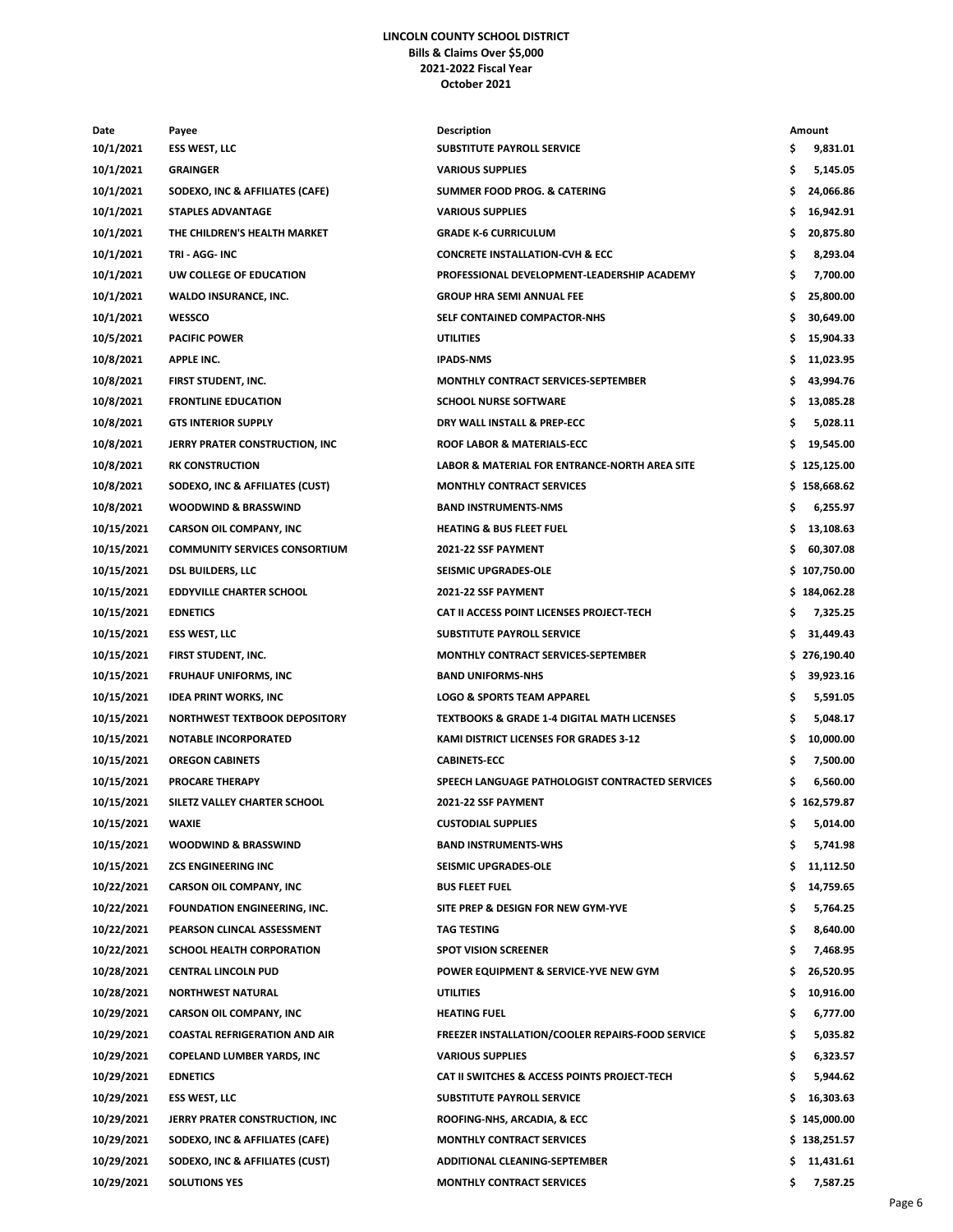## **LINCOLN COUNTY SCHOOL DISTRICT Bills & Claims Over \$5,000 2021-2022 Fiscal Year October 2021**

| Date       | Payee                      | Description             |    | Amount    |
|------------|----------------------------|-------------------------|----|-----------|
| 10/31/2021 | <b>AMAZON</b>              | <b>VARIOUS SUPPLIES</b> | s. | 68,082.04 |
| 10/31/2021 | <b>CENTRAL LINCOLN PUD</b> | <b>UTILITIES</b>        |    | 28.778.44 |
| 10/31/2021 | <b>CITY OF NEWPORT</b>     | <b>UTILITIES</b>        |    | 6,588.84  |
| 10/31/2021 | <b>CITY OF TOLEDO</b>      | <b>UTILITIES</b>        |    | 9,706.48  |
| 10/31/2021 | <b>COASTCOM, INC</b>       | <b>ETHERNET SERVICE</b> |    | 10,733.72 |